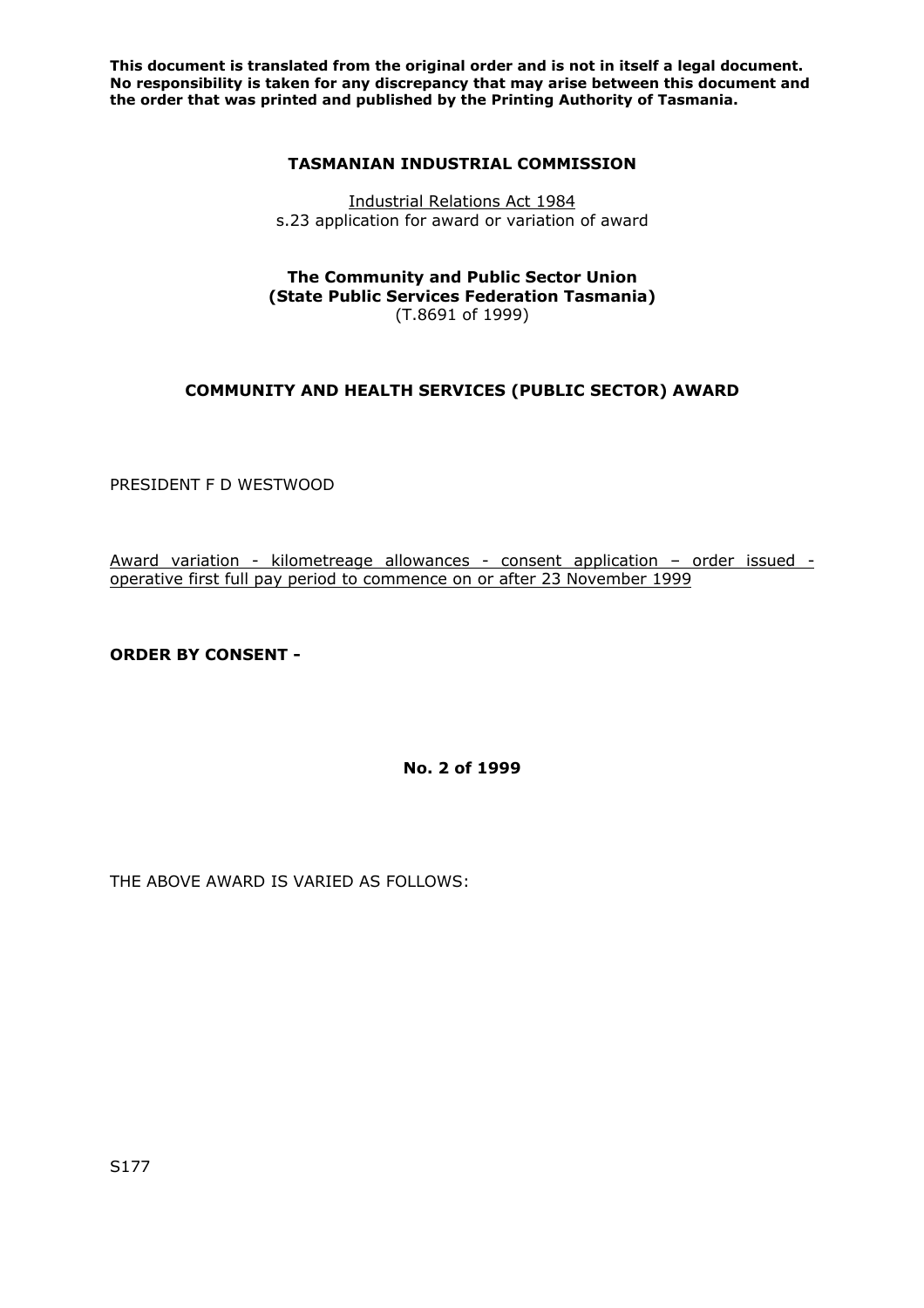**This document is translated from the original order and is not in itself a legal document. No responsibility is taken for any discrepancy that may arise between this document and the order that was printed and published by the Printing Authority of Tasmania.** 

### **By deleting paragraphs (i) and (ii) from subclause (e) Kilometreage of Clause 11 - Allowances, and inserting in lieu thereof the following:**

#### "(e) Kilometreage

(i) Required User Category

Where an employee is required in writing by the employer to have available on a regular basis a private motor vehicle which the employee will be required to use for official purposes, and the employee agrees in writing to do so an allowance shall be paid for such use in accordance with the following rates:

| Annual Kilometreage Travelled<br>on Duty in a Financial Year | Cents per Kilometre |                    |
|--------------------------------------------------------------|---------------------|--------------------|
|                                                              | Rate 1              | Rate 2             |
|                                                              | 2 litres and above  | Less than 2 litres |
| First 10,000 kilometres                                      | 55.74 (100%)        | 47.94 (86%)        |
| Any additional kilometres                                    | 29.54 (53%)         | 25.64 (46%)        |

**PROVIDED** that where the employer wishes to withdraw the requirement to provide a private motor vehicle then, except where special circumstances exist, at least one year's notice in writing shall be given, and the notice period shall specified to end on 30 June.

(ii) Occasional User Category

Where an employee is not required to provide a private motor vehicle for official use as prescribed in subclause (e) - Kilometreage, paragraph (i) - Required User Category but otherwise receives approval from the employer to use a private motor vehicle for official purposes on a occasional basis, an allowance shall be paid in accordance with the following rates:

| Annual Kilometreage Travelled<br>on Duty in a Financial Year |                              | Cents per Kilometre          |  |
|--------------------------------------------------------------|------------------------------|------------------------------|--|
|                                                              | Rate 3<br>2 litres and above | Rate 4<br>Less than 2 litres |  |
| First 10,000 kilometres<br>Any additional kilometres         | 37.16 (100%)<br>19.69 (53%)  | 31.96 (86%)<br>17.09 (46%)"  |  |